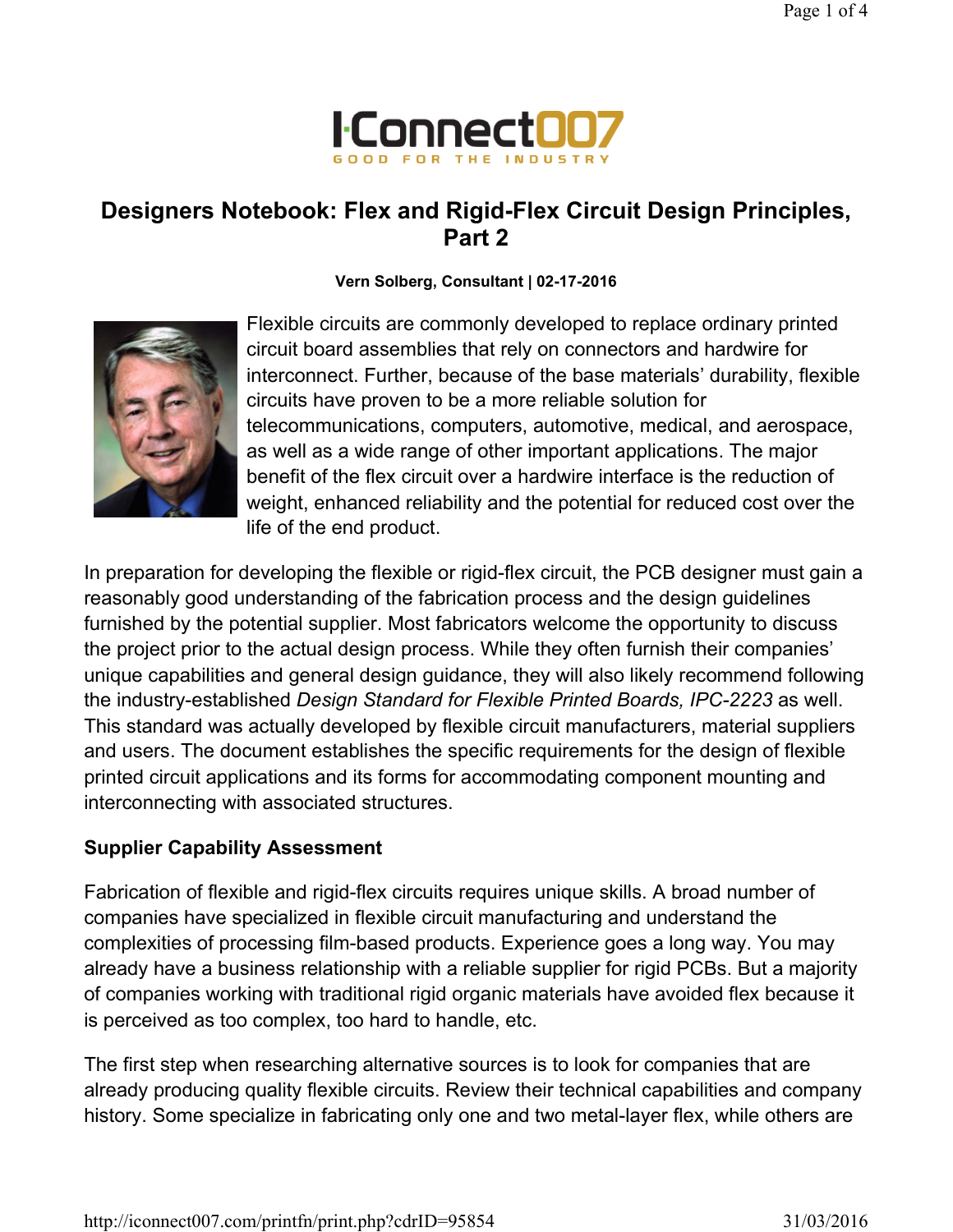very comfortable with rigid-flex manufacturing. Some of the issues to consider when selecting the supplier are ease of communication and the physical location of their fabrication facility. The Internet is a good place to begin your search, but you may want to consult with other flexible circuit users for recommendations because they may have already qualified one or more suppliers.

In your search, look for companies that have published feature size capability, material variations, stack-ups and any unique process capabilities they may offer. In regard to feature size capability, features include lines and space recommendations, and via size range. Other physical issues include drilled-hole location tolerance to datum, minimum clearance from copper conductor to mechanically drilled or punched mounting holes, and minimum conductor to edge of board spacing. For rigid-flex applications, the designer will need to establish layer count limitation, ability for furnishing blind/buried vias and sequential lamination capability.

## Flex Circuit Outline Planning

Prior to beginning the design phase of the flexible or rigid-flex circuit, the designer will need to develop a model, a non-functional mechanical mock-up of the circuit. The model will allow physical adjustment of the key features, connector to connector, connector to rigid board, rigid board-to-board and so on. Assuming that the designer is furnished with a wiring diagram or schematic of the circuit, conductor density between primary features can be established.

If the circuit includes solder attachment of components and/or connectors, the area(s) needed for mounting and interface must be estimated. Furthermore, it is common practice to furnish some form of reinforcement in the component mounting areas to minimize mechanical stress on the solder interface. Reinforcement may be as simple as an additional layer of the flexible film or non-functional rigid material laminated to the surface under the components mounting zone. Providing reinforcement material under the connector mounting area in particular will minimize stress on the solder interface when subjected to repeated use.

Factors to consider:

- Quantity of signal traces and surface area required across the flexible area
- Line widths required for current-carrying capacity
- Spacing required for voltage isolation
- EMI shielding and impedance control requirement
- Voltage drop limitations

## Circuit routing principles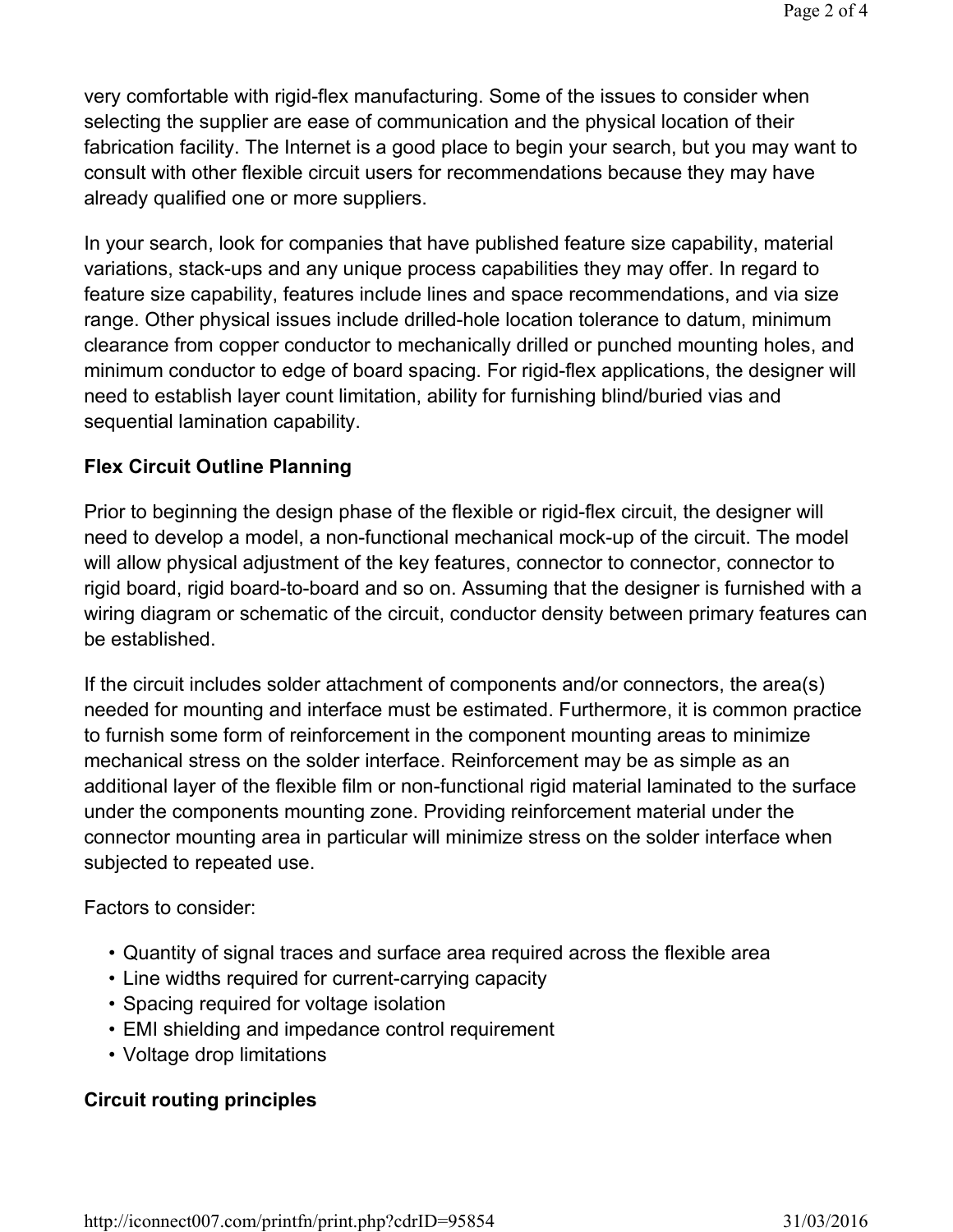With regard to conductor density, the designer must first establish the general conductor width and space (L/S) in the flexible section between primary features. Although many designers will want to maximize conductor density in this area of the circuit, the actual minimum conductor width will be dictated by three factors: copper thickness, electrical current carrying capacity and the fabricators capability. Purely signal carrying conductors can rely on very narrow copper circuit topography, but when the electrical current reaches 0.5A or greater, a wider circuit path must be established, For example, a reliable flexible circuit supply source recommends that when conductors are carrying 0.5A using ½ oz. (17 micron) thick copper, the conductor width should be around 330 microns (0.013"). When 1 oz. (34 micron) thick copper is specified, the conductor width can be pared down to 200 microns (0.008"). When flexible circuits are designed for higher amperage loads for power distribution, these numbers will grow significantly.

Fabricators recommend that designers avoid unnecessary circuit thickness in the bend zone because it can hinder flexible capabilities. If a portion of the flex circuit needs to be thicker for supporting components or connectors, add a stiffener. Suppliers further note that calculating bend cycles over the projected life of the product is crucial to your design. If a circuit is flexed beyond the limits established, the copper foil may begin to stretch and crack. A general rule of thumb for estimating minimum bend radii is 6x material thickness for single metal circuits and 12x for two metal-layer circuits.

Furthermore, to avoid fatigue of the thin copper foils in the flex zone, conductors should be perpendicular to the bend and maintain a uniform width and spacing. When the conductor's path must change direction, the designer must avoid sharp 90° turns. Ideally, the conductor paths will be designed with generous radii. Multiple conductor paths routed in parallel should also maintain uniform spacing with progressively larger radii from the center axis. Not all CAD software has the curved, nested conductor routing capability; however, most of the software specifically developed for flexible circuit design will.

Another fatigue potential lies in the transition of the narrow circuit geometry to a larger feature and connector mounting pads and land patterns provided for surface mount components. Reinforcement at the interface can be as simple as supplying a tear-dropshaped fillet at the transition between the narrow conductor and the wider contact feature. For holes furnished for mounting pin-in-hole components it is good design practice to make the mounting pad area as large as possible. This will maximize adhesion area during the soldering process.

To further reduce adhesion concerns, the designer can provide additional anchor features. Anchors can be as simple as incorporating one or more outward copper spoke-like protrusions placed around the pads perimeter. Then, when the cover-layer film is laminated onto the flexible base it will overlap the reinforcement features and negate the potential adhesion failures.